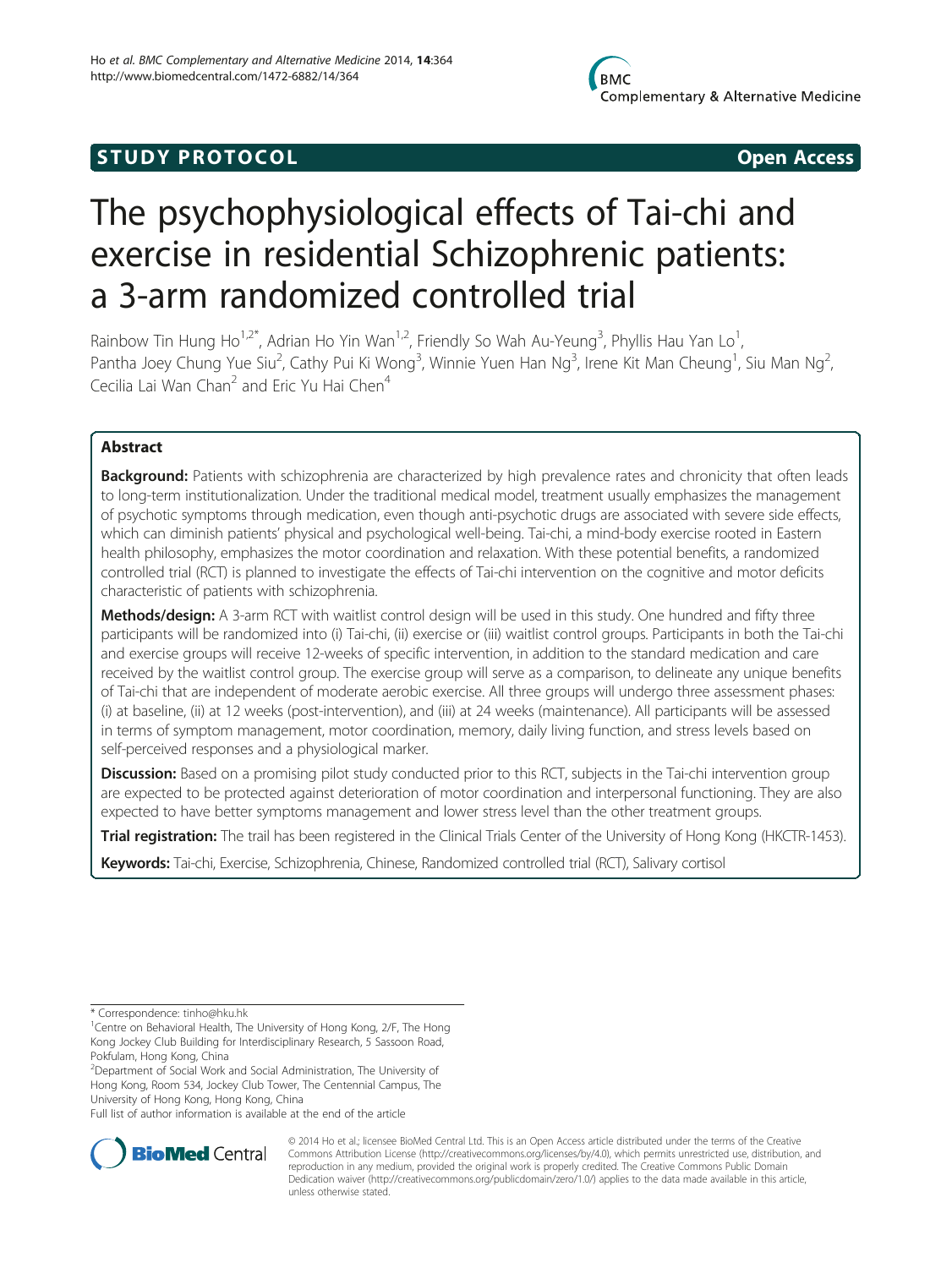# Background

# Effectiveness of exercise interventions in psychiatric disorders

The traditional medical model of schizophrenia prioritizes self-care and management of symptoms and functional abilities, both in daily patient care and in research; physical and psychological well-being are considered secondary treatment goals. Patients with schizophrenia have comparatively shorter life expectancies than the general population. This is thought to be due to physical factors (such as higher rates of cardiovascular and metabolic diseases, including obesity) as well as psychological factors (i.e. depression and suicidality) [[1-4](#page-6-0)]. However, these outcomes may be partially attributable to the side effects of medication and poor lifestyle factors such as high-fat low-fiber diets, heavy smoking or a lack of exercise [[5\]](#page-6-0). Hence, the promotion of physical and psychological well-being through exercise is likely to be of benefit to patients with schizophrenia.

Exercise is known to be of psychosocial benefit to patients. Levin and Gimino [[6\]](#page-6-0) showed that aerobic exercise reduces depression, anxiety and obsessivecompulsive symptoms in hospitalized patients with schizophrenia, relative to non-exercise-based treatment regimes. Similar interventions have been shown to improve mood, anxiety, depression, self-esteem, energy, concentration, quality of life and social interactions in a range of psychopathological disorders [\[7,8\]](#page-6-0). A 10-week exercise program implemented by Faulkner and Sparkes was found to reduce auditory hallucinations, raise self-esteem and improve sleep patterns as well as general behaviors in patients with schizophrenia [[9](#page-6-0)]. More recent research has uncovered anatomical changes associated with aerobic exercise, most notably increases in hippocampal volume [[10\]](#page-6-0), that may improve short-term memory in participants with schizophrenia. In addition to symptomrelated outcomes, a lack of physical activity was associated with poorer health-related quality of life indices [\[11\]](#page-6-0).

# Multiple benefits of Tai-chi as a physical and mental exercise

Based on Eastern health philosophies which focus on the interrelatedness of body and mind, Tai-chi is a form of moderate aerobic exercise that places emphasis on mental well-being [[12,13\]](#page-6-0). The basic principles of Tai-chi center on physical relaxation, mental alertness, movement sequencing and coordination [\[14\]](#page-6-0). In targeting the mind and body, Tai-chi may be particularly beneficial in patients with mental illnesses: there is now an increasing body of empirical evidence demonstrating its physical and mental benefits in clinical populations suffering from depression, posttraumatic stress disorders and traumatic brain injury [[15](#page-6-0)-[17\]](#page-6-0). The multiple benefits of Tai-chi were established in a recent review of 42 RCTs on Tai-chi [\[12](#page-6-0)]. Tai-chi was found to improve cardiovascular fitness, bone health, motor coordination, balance, flexibility, and to prevent falls [\[12,18,19](#page-6-0)]. Immunity, a crucial factor in physical health associated with illness prevention and prognosis, also improved after Tai-chi [[20](#page-6-0)]. Furthermore, it was shown to facilitate psychological focus and relaxation [[21](#page-6-0)], and to alleviate mood disturbances, anxiety, stress, tension, depression, anger and fatigue [\[16](#page-6-0)].

In addition to alleviating symptoms, Tai-chi can be used to target motor and cognitive deficits [[22](#page-6-0)], which are subtle manifestations of cerebellar abnormalities and changes in neurological pathways [\[23\]](#page-6-0). Psychotropic drugs often induce severe motor deficits, including parkinsonism, dyskinesia and akathisia. Problems in movement and memory can potentially be alleviated by the practice of Tai-chi. The strength of the Wu-style (Cheng form) of Tai-chi [\[24\]](#page-6-0) is its emphasis on rhythm and coordination. Participants name each movement while practicing; this process demands attention, concentration, memory and physical exertion within the exercise routine. Continual practice is highly encouraged after the completion of classes.

Despite efforts to investigate the impact of Tai-chi on psychological health outcomes, only one study has been published on the effectiveness of Tai-chi in schizophrenia. This study, conducted over 12 weeks, reported a reduction in negative symptoms in patients who had practiced Tai-chi [\[25](#page-6-0)]. It is postulated that the focus required for Tai-Chi encourages identification with the inner self, allowing problems of dissociation and attention, characteristic of schizophrenia, to be addressed. Nonetheless, little is known about the specific cognitive benefits of Tai-chi, or of the possible physiological mechanisms involved.

#### Schizophrenic Symptoms and the HPA Axis

Salivary cortisol, a neuroendocrine indicator of stress and immunity, can provide insight into the possible physiological mechanisms underlying schizophrenia [\[16](#page-6-0)]. Patients with schizophrenia tend to have altered cortisol levels and stress responses, though studies conducted thus far have demonstrated both hyper- and hypo-function of the hypothalamic–pituitary–adrenal (HPA) axis which regulates cortisol levels [[26\]](#page-6-0). Abnormally blunted cortisol responses have also been recorded in patients with schizophrenia [[27\]](#page-6-0). Both hyper- and hypo-activity of the HPA axis have adverse effects on physical and psychological health. For patients with schizophrenia, increased cortisol levels are associated with more severe negative symptoms [[28](#page-6-0)] and worse cognitive functioning in terms of verbal memory [\[29\]](#page-6-0); blunted cortisol responses are also associated with poorer quality of life [[30](#page-6-0)]. While a previous study has demonstrated the effectiveness of Tai-chi in lowering salivary cortisol concentrations [[31](#page-6-0)], the effects of lowered cortisol concentrations on symptoms, and other physical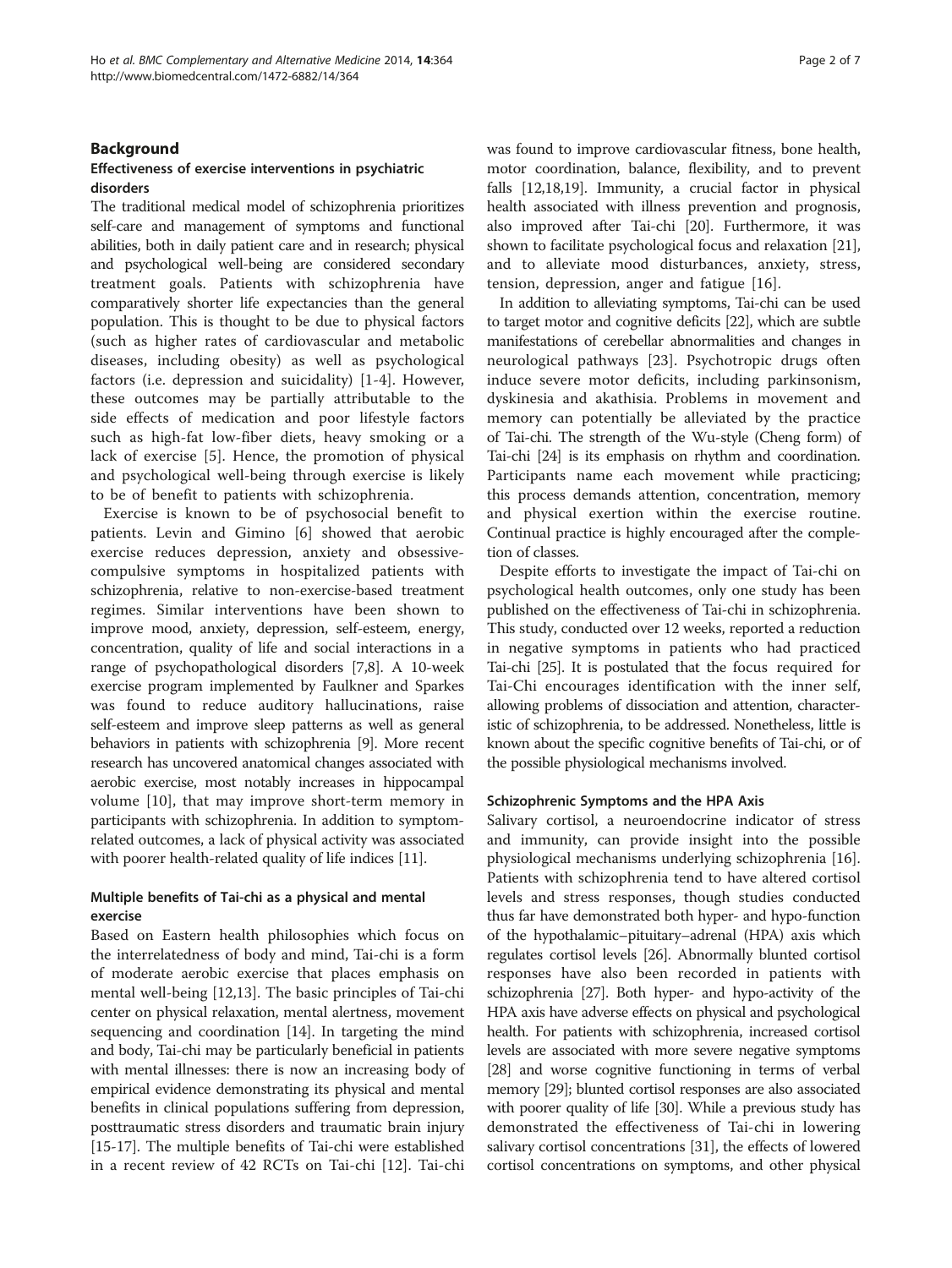and psychological deficits that impair patient well-being, are virtually unknown. Alleviation of symptoms, other deficiencies and psychological health challenges can benefit patients' overall functioning and quality of life. Tai-chi has been shown to confer these benefits in a number of chronic conditions [[32\]](#page-6-0).

#### Research objectives

The present study protocol aims to explore the effects of Tai-chi on the symptoms (both positive and negative), motor and cognitive deficits (in terms of motor coordination, motor sequencing and memory), general functional disabilities, stress and salivary cortisol levels in patients with schizophrenia. The effectiveness of Tai-chi practice will be compared to an alternative exercise regimen and a waitlist control group.

# Methods/design

A non-blind, 3-arm randomized controlled trial (RCT) with waitlist control design will be used. Eligible participants will be randomized into (i) Tai-chi, (ii) exercise or (iii) waitlist control groups, on a 1:1:1 basis. The research is conducted in compliance with the Helsinki Declaration, and ethical approval has been obtained from Institutional Review Board of the University of Hong Kong/ Hospital Authority Hong Kong West Cluster (Ref: UW 11–481) before participant recruitment and randomization take place. Human Research Ethics Committee for Non-Clinical Faculties of the University of Hong Kong.

The exercise control will serve as a comparison to delineate the unique benefits of Tai-chi that cannot be accounted for by similar levels of moderate aerobic exercise. This comparison will facilitate a deeper understanding of the positive benefits of Tai-chi, such as attainment of mental tranquility and relaxation, which cannot be explained by physical exercise alone. While exercise is known to confer stressreducing benefits, there are few studies that compare Tai-chi with alternative exercise interventions [[33\]](#page-6-0).

The waitlist control group will continue to receive regular medication and care during the intervention phase. Participants in this group will be offered the Tai-chi or exercise classes on a voluntary basis following completion of the study. Three assessment phases will be carried out for all groups at three time points: (i) baseline, (ii) 12th week (post-intervention time-point), and (iii) 24th week (maintenance time-point).

Figure [1](#page-3-0) illustrates the treatment received by the intervention group, the waitlist control condition received by the control group, and the data collection points of the study.

#### Participant recruitment

Patients diagnosed with chronic schizophrenia, residing in a Hong Kong mental health rehabilitation complex providing both long-term care and halfway house services will be recruited to the study. Patients will be invited to participate by their respective social workers, based on specific inclusion and exclusion criteria.

Inclusion criteria will be as follows: a) fulfillment of DSM-IV TR criteria for schizophrenia, or diagnosis by a psychiatrist, b) age between 18 and 65 years, c) ability to understand and speak Cantonese, and d) no formal training in or regular practice of Tai-chi.

Exclusion criteria will be as follows: a) diagnosis of acute schizophrenia requiring hospitalization, b) presence of unstable or severe schizophrenic symptoms (e.g. persistent withdrawal) that would limit ability to interact or participate in the class, c) history of brain trauma or organic mental disorders (e.g. mental retardation or dementia), d) presence of physical disabilities, e) presence of other severe illnesses which may impair cognitive or visuo-motor function, cause physical pain or limit life expectancy to 10 years or less.

In determining the sample size, we have taken into consideration multiple independent variables, using multiple regression modeling with a medium effect size  $(f^2)$ of 0.15, at 0.8 power and a significance level of 0.05. Experimental, clinical and demographic variables anticipated to affect the intervention outcome were included in the model. An attrition rate of approximately 25% is expected, based on prior community trials of Tai-chi interventions in elderly patients, and exercise programs for patients with severe mental illnesses [\[33\]](#page-6-0). Thus, a total of 153 participants will be targeted for the study.

Upon application of inclusion and exclusion criteria, a trained research assistant will obtain informed consent from participants at the rehabilitation complex. Eligible and consenting participants will then be randomized into one of the three treatment conditions, and baseline data collection will be arranged at least one week prior to the commencement of group programs.

### Intervention

The Tai-chi intervention is based on the first segment of the Wu-style Cheng-form Tai-chi chuan, comprising 22 simple movements [[24](#page-6-0)]. The basic principal of this form is the emphasis on attention and coordination. Learning the names of each move will promote concentration and focus during practice. Results from the pilot study were used to optimize this program, to maximize learning and memory of the movements while encouraging practice. This will involve the use of flash cards with descriptive diagrams of the movement forms. The intervention will be conducted by mental health professionals with formal training in Tai-chi, who have attended 12 training sessions for instructors at the professional Tsui Woon Kwong Tai-chi Institute.

To design a control exercise regime of comparable intensity, a pilot control study was conducted with four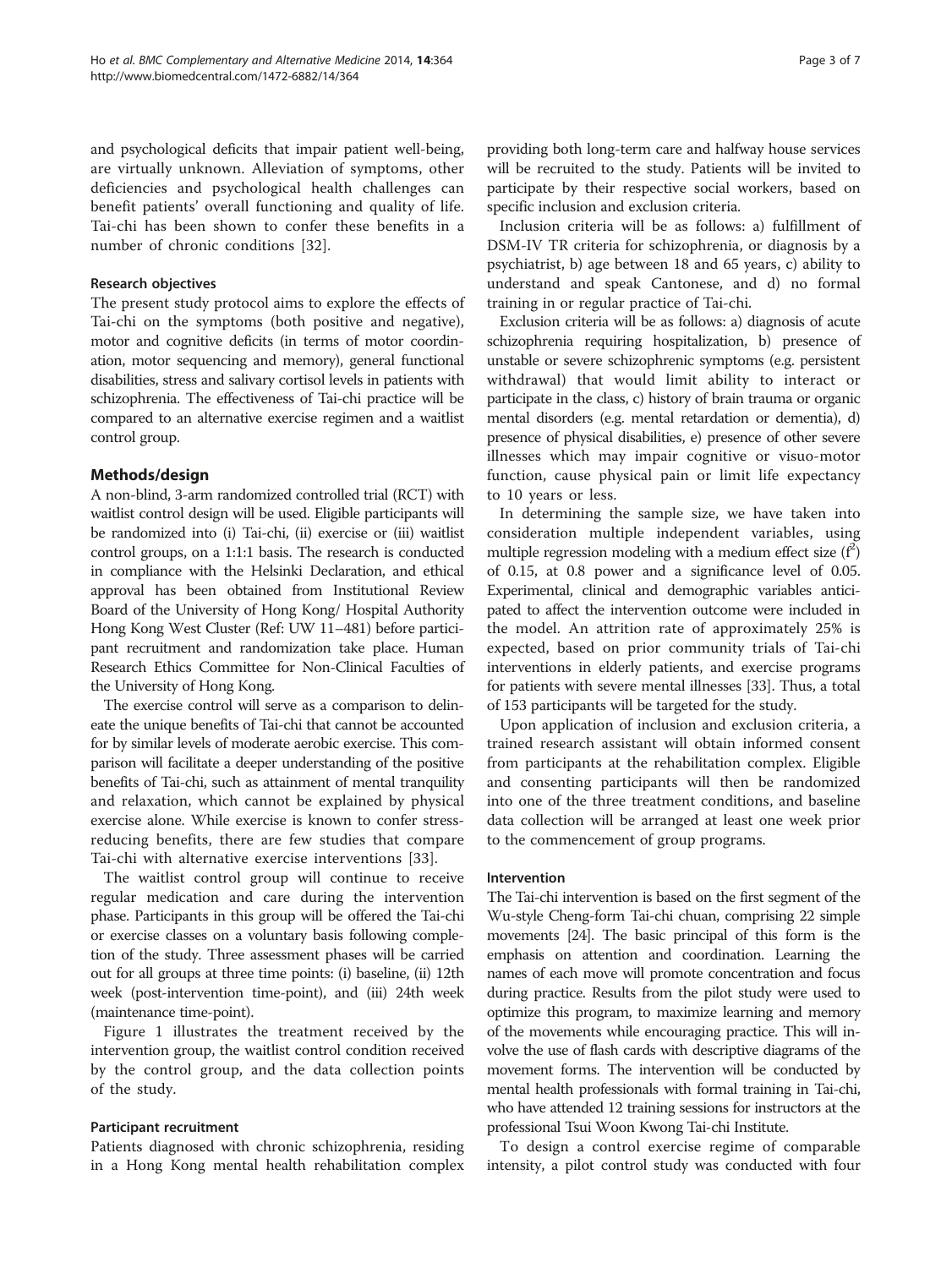<span id="page-3-0"></span>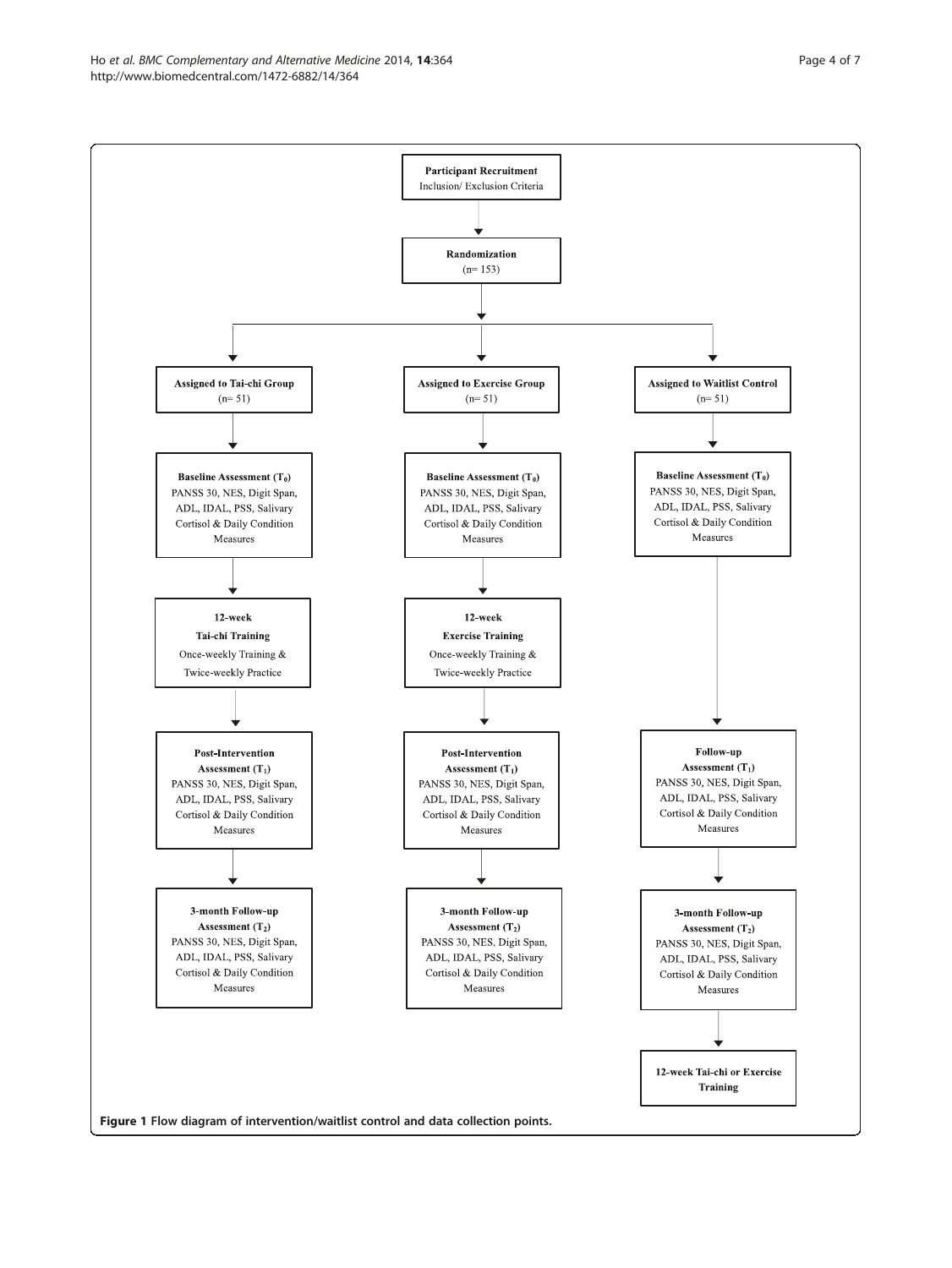schizophrenic patients (two male and two female) with former Tai-chi experience. The patients' heart rates were measured by a portable heart rate monitor while they practiced a full set of Tai-chi movements. Based on the data collected, a qualified fitness instructor then devised a moderate aerobic exercise routine designed to achieve 50–60% maximal oxygen consumption  $(VO<sub>2 max</sub>)$  for the exercise group. The 1-hour exercise intervention, to be led by mental health professionals, will include a warm up, stretching and joint movements (15 minutes), walking (10 minutes), stepping (10 minutes), mild weight training (10 minutes) and cool down stretching (15 minutes).

For both the Tai-chi and exercise groups, a 1-hour weekly class will be held for 12 consecutive weeks. Sessions will be conducted in groups of 20. Participants will also be invited to a 45-minute, twice-weekly training session under the guidance of mental health professionals in between trainer-led classes. The waitlist group will receive routine care and be offered a similar Tai-chi or exercise class after the 24-week assessment period.

# Setting

All assessment and interventions will be conducted in a residential long-term care hostel for psychiatric patients in Hong Kong.

# Instruments

The PANSS is a psychiatric rating system that will be used to assess the positive and negative symptoms of schizophrenia exhibited in the week prior to assessment. It is based on information from the reports of family members or primary care staff, as well as a 40-minute semi-structured psychiatric interview with the patient. The patient will then be rated on a scale of 1 to 7 on 30 different symptoms pertaining to 3 different subscales positive, negative, and general psychopathology—with internal consistency rats ranging from 0.73 to 0.83.

Assessments will be conducted by trained researchers using the following devices:

- 1. Psychiatric Symptoms The Positive and Negative Syndrome Scale (PANSS 30) [\[34\]](#page-6-0)
- 2. Motor Coordination and Sequencing Neurological Evaluation Scale (NES) [\[35\]](#page-6-0)
	- 2.1 Motor Coordination Subscale: motor coordination will be measured using four tasks, including (i) tandem walk, (ii) rapid alternation movements, (iii) finger/thumb opposition, and the finger-to-nose test [[36](#page-6-0)]. The ability of the patient to perform each of the above tasks will be rated on a 3-point scale based on the number of mistakes.
	- 2.2 Sequencing of Complex Motor Acts Subscale: this will consist of four tasks associated with the

sequencing of motor acts, including (i) the fist-ring test (right and left hands), (ii) the fist-edge-palm test (right and left hands), (iii) the Ozeretski test, and (iv) the rhythm tapping test [\[36](#page-6-0)]. Performance will be rated on a 3-point scale based on the number of mistakes.

- 3. Digit Span Wechsler Adult Intelligence Scale, Third Edition – Chinese version (WAIS-III) [\[37\]](#page-6-0) – The digit span sub-scale is composed of two parts: forward movement of digits, and backward movement of digits. Participants will be invited to repeat movements of 3–9 digits forward and 2–9 digits backward. Clinically, the sub-scale evaluates participants' short-term memory, attention, and concentration.
- 4. Barthel's Activities of Daily Living (ADL) index – Chinese version (Barthel's ADL) [\[38\]](#page-6-0) Barthel's ADL index evaluates basic self-care. The index comprises 10 tasks, including feeding, transferring, grooming, toilet use, bathing, walking, climbing stairs, dressing, and bowel and bladder continence. The items are weighted according to a scheme developed by the authors.
- 5. Lawton's Instrumental Activities of Daily Living  $(IADL) scale - Chinese version [39] - This$  $(IADL) scale - Chinese version [39] - This$  $(IADL) scale - Chinese version [39] - This$ self-report scale covers 8 domains of complex daily life, such as ability to use the telephone, shopping, food preparation, housekeeping, laundry, traveling on public transport, self-medication, and the ability to handle finances.
- 6. Stress
	- 6.1 Perceived stress scale (PSS) [[40\]](#page-6-0) The PSS measures how often participants experience general stressfulness within a given month on a 10-item, 5-point Likert scale. Higher scores indicate greater stress. The Chinese version of the PSS was translated and utilized by the research team with good internal consistency.
	- 6.2 Salivary cortisol Collection will be conducted by participants themselves under the guidance of mental health professionals. Saliva samples will be collected at four prescribed times (upon awakening, 30 minutes post-awakening, at 11:30 am and at 7:30 pm) using the collection device "Salivette" (Starstedt, Ag & Co., Nümbrecht, Germany), which includes a cotton swab to place under the tongue. Smoking, eating and drinking will be prohibited for half hour prior to saliva collection. The samples collected will be stored at −20°C until analysis.
	- 6.3 Daily condition measures with salivary cortisol Measures of participants' health-related behaviors and activities on the day of saliva collection will be collected in conjunction with salivary cortisol. These measures include (i) self-reported sleep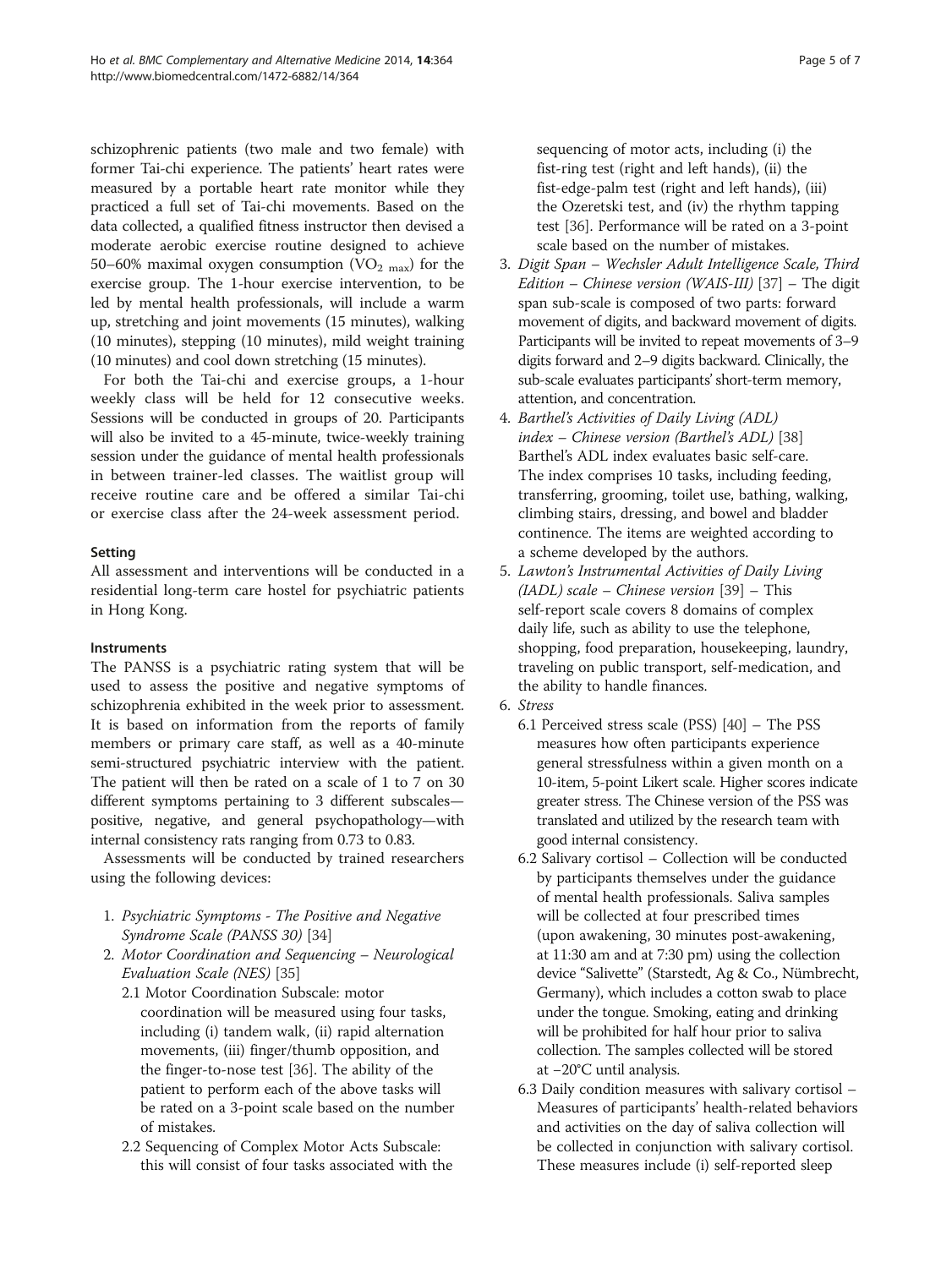quantity that day (hours of sleep at night and nap hours), (ii) subjective sleep quality rated on a scale of 1 to 10, (iii) smoking habit and the number of cigarettes consumed that day, (iv) alcohol/coffee drinking habits and the approximate amount consumed that day, and (v) subjective evaluation of dietary habits and the quality of diet on the day of collection rated on a scale of 1 to 10. All the above measures will affect the diurnal cortisol rhythm and hence must be taken into account during data interpretation.

7. Socio-demographic and clinical information – Patients' socio-demographic and clinical information will be obtained from personal and medical records. Socio-demographic data include age, gender, education level and marital status. The frequency and duration of exercise or relaxation practices will also be recorded. Clinical information includes the time since psychiatric diagnosis and condition severity, including acute and chronic extrapyramidal symptoms, particularly drug-related movement disorders such as parkinsonism, akathisia and dyskinesia [[41](#page-6-0)]. Medication and other adjunctive treatments, including institutional care, will also be recorded. These factors can represent important confounding variables when modeling outcomes.

# Data analysis

#### Effectiveness of the Tai-Chi intervention

Repeated measures analysis of variance using SPSS software will be used to explore the effectiveness of the Tai-chi intervention over the three assessment time points, relative to the exercise and waitlist control groups. Ordinary least squares (OLS) regression will be used to assess the relationship between the dependent variables (outcomes) and independent variables (covariates). A model of the role of Tai-chi with respect to other influencing variables, such as clinical prognosis or frequency of practice, will deepen understanding of the true effects of Tai-chi in this clinical population. All levels of significance will be set at p < 0.05. Intention-to-treat analysis will be used to prevent participant selection bias due to study discontinuation.

#### Analysis of salivary cortisol

To obtain cortisol levels the saliva samples will first be thawed and centrifuged at 3000 rpm for 15 minutes at room temperature. The levels will be determined in the HKU Clinical Oncology Lab using an enzyme-linked immunosorbent assay (EIA) kit (Salimetrics Inc., USA). The assay sensitivity for this kit is 0.007 g/dl (i.e. 0.193 nmol/l) and the intra- and inter-assay coefficients of variation are 3% and 10%, respectively.

Due to the skewed distribution of salivary cortisol data, a natural logarithm will be used to normalize raw cortisol data. Mean cortisol levels will be calculated across four collection time points. Total cortisol levels will be expressed as area under the curve (AUC), and diurnal cortisol rhythm will be calculated by linear regression analysis of log-transformed cortisol levels at time of collection.

# Relationship between cortisol levels and physical and psychological deficits

Using baseline data from all participants, correlation analyses will be used to explore the interrelationship between diurnal cortisol patterns and subjective stress, psychiatric symptoms, motor deficits, memory test and general functioning.

To trace individual changes in salivary cortisol levels over time, and to evaluate the complex relationships between different variables, the two-level individual growth curve model [[42\]](#page-6-0) and MPlus software will be used for analysis. This method is a variant of multiple regression modeling appropriate for the nested structure of our data sets. In the study, salivary cortisol measures at four time points over the day are nested within participants.

# **Discussion**

While physical exercise has been researched extensively, this RCT will represent one of the first investigations into mind-body exercises in patients with schizophrenia. The results of a pilot study demonstrated attenuated deterioration in motor coordination and daily functioning in patients practicing Tai-chi. With a larger sample size, and using an exercise group for comparison, the aims of this RCT are to confirm previous findings and to provide new insight into how Tai-chi may provide unique benefits to patients with schizophrenia, above the effects of moderate aerobic exercise. Analysis of salivary cortisol levels will elucidate the effect of Tai-chi on physiological stress. The results will establish the feasibility and efficacy of integrating mind-body exercises into routine care as complementary treatment for psychiatric conditions.

#### Competing interests

This study is funded by the General Research Fund, Research Grants Council (GRF/HKU 744912). The authors declare that they have no competing interests.

#### Authors' contributions

Conceptualization and design of the study: RTHH, FSWAY, WYHN, AWHY, CPKW, PHYL; Preparation of proposal for funding application: RTHH, PHYL, IKMC, SMN, CLWC, EYHC; Preparing the manuscript: RTHH, AWHY, PHYL, JCYS; Reviewing the manuscript: RTHH, AWHY, JCYS, PHYL, FSWAY, CPKW, SMN, CLWC, EYHC. All authors read and approved the final manuscript.

#### Acknowledgements

This study is funded by the General Research Fund, Research Grants Council (GRF/HKU 744912). The authors would like to acknowledge the staff of The Providence Garden for Rehab, Hong Kong, for their provision of support and coordination for this study.